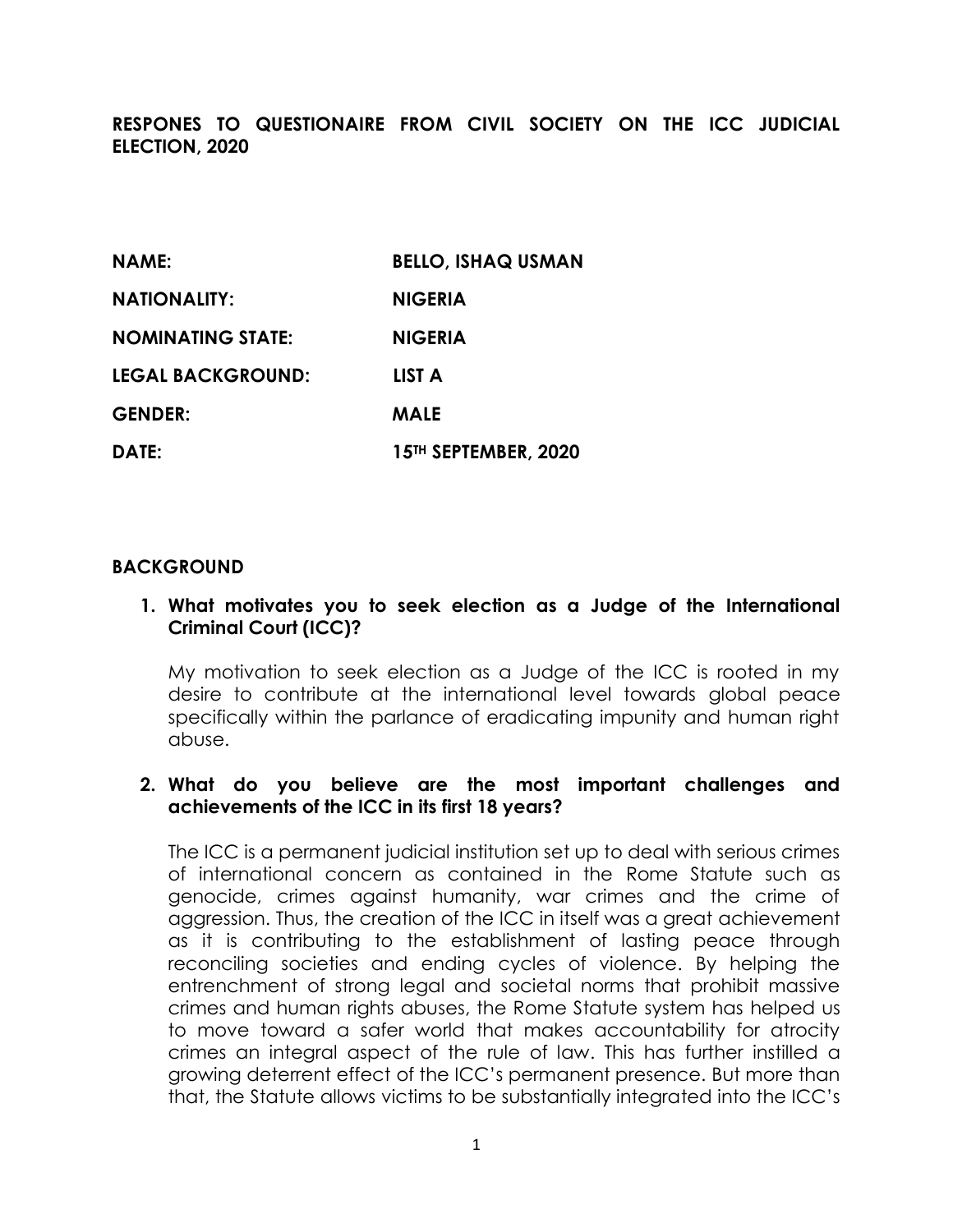proceedings, with special fund established to assist such victims outside the context of the court proceedings. In essence, the ICC has been useful in creating a global conversation on justice in the wake of massive human rights violations and politically motivated atrocities.

Nonetheless, there are challenges confronting the Court in the implementation of its core mandate. Some of these include inadequate funding, personnel and logistic constrains. ICC depends completely on the support of States Parties to finance its operations, which most often include carrying out investigations and collecting evidence relating crimes committed in other regions of the world. Such operations are sometimes unnecessarily slow due largely to inadequate interventions by States Parties in terms of funding and law enforcement agencies since the Court has no executive power and a police force of its own. In particular, its Achilles' heel, so to speak is the key issue of arrest and surrender of the accused. To put it simply, there can be no trials if arrests are not made.

Poor funding has also impacted negatively on the Court's capacity to embark on a rigorous awareness campaign for States Parties as well as victims to really appreciate the work of the ICC as this would have further enhanced trust and confidence the Court. Though, one understands that the Court's budget has grown over the years, but the workload of the Court is equally increasing as the demands for justice are rising. This underscores the need for a robust intervention by States Parties. The ICC therefore can only be effective to the extent States Parties are committed to making it.

The Court needs greater international recognition and more members than the current 116 States Parties; it is, however, especially gratifying that Tunisia recently became the 116th State Party, hoping that more will follow in coming years.

#### **3. What do you believe are some of the major challenges confronting the ICC AND Rome Statute system currently and in coming years?**

Today, one of the challenges confronting the ICC and Rome Statute is its perceived selective or discriminatory application. There has been increasing criticism particularly from some African states that the ICC is a tool of western imperialism, which is after leaders from weak countries and ignoring crimes committed by powerful countries. Consequently, this perception resulted in some States Parties threatening to withdraw their membership. It would be recalled that in June 2009, some African countries, including Comoros, Djibouti, and Senegal threatened to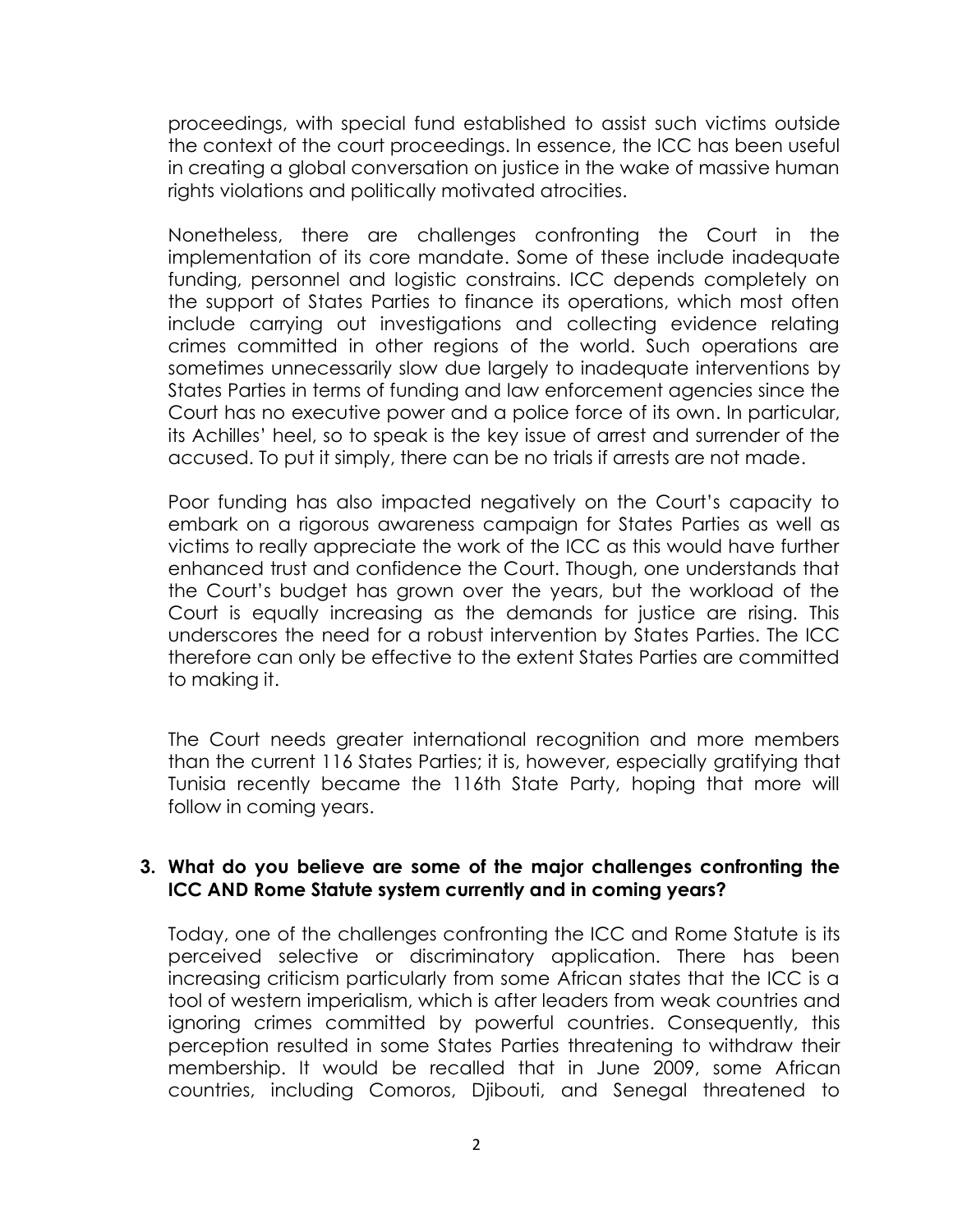withdraw from the Rome Statute in protest against the indictment of the Sudanese President Omar Al-Bashir. A similar call was made in Kenya in 2013 following the prosecution of Kenyan Deputy President William Ruto at the ICC. South Africa also threatened to withdraw from the ICC while Burundi and Philippine withdrew its membership of the Rome Statute in protest against their preliminary examination by the ICC. As mentioned above, ICC depends on the support of States Parties to finance its operations. Thus, such threats or withdrawal of membership of the Rome Statute, being the founding treaty of the ICC, would most likely affect any form of support coming from such countries. And if the withdrawal of membership of the Rome Statute persists, in coming years, the treaty and the ICC may grind to a halt if the number of signatories deplete below what is necessary for the Statute to remain in force.

## **LEGAL SYSTEM**

**4 (a)** The legal system operating in my country Nigeria is based on the English Common Law legal tradition.

**(b)**

## **LANGUAGE ABILITIES**

**5(a)** My native language is Hausa.

**(b)** I have attained proficiency in both written and spoken English. In my country Nigeria, English language is the official language in schools. So basically, from elementary school to my doctorate degree classes, I received instructions and made official responses in English language. I have also been in adjudicative responsibility for over 25 years conducting legal research, writing rulings and judgments in English language.

**(c)** I'm not good at French.

## **LIST A OR B CRITERIA**

**(6)** I was nominated under list "A" candidates. I have a cosmopolitan grasp of the relevant international law particularly the Rome Statute which is the founding treaty of the ICC. I have a Masters Degree (LLM) with specialization in Individual Criminal Responsibility under the Rome Statute. My experience in the process has been very enlightening.

## **OTHER EXPERTISE AND EXPERIENCE**

**7.** Personally, I welcome every opportunity to develop or improve myself to fit into new demands in the workplace. So, I will gladly embrace the opportunity to enhance any expertise, knowledge or skill set through workplace training if the need arises especially in emerging aspects of international law and as well as the workings of the ICC.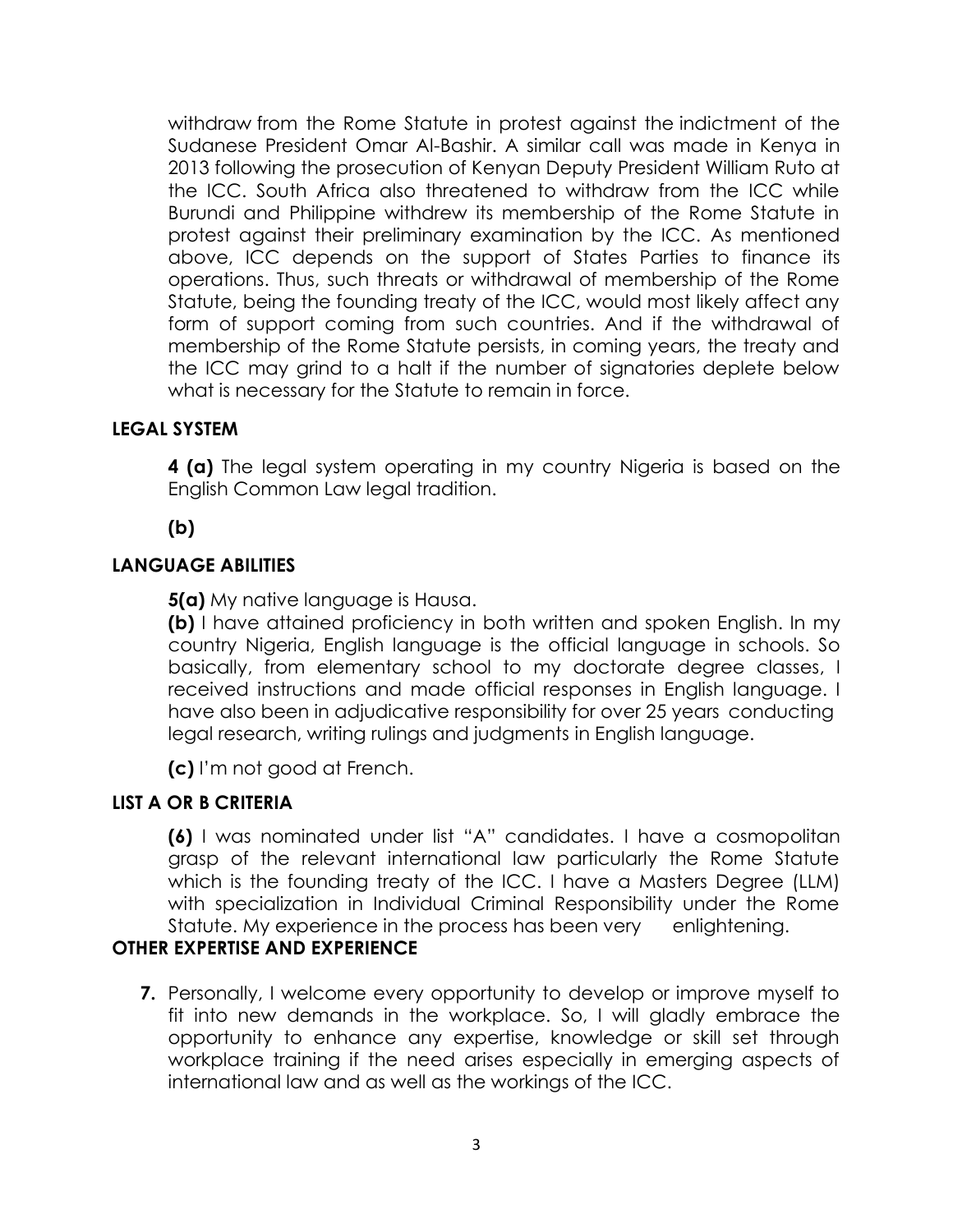- **8.** As a Judge, I headed Criminal Trial Division for 14 years, during which I have handled murder cases, enslavement, torture, rape, and sexual slavery, among many others.
- **9.** I have presented papers at various fora on the legal regimes for the protection of human rights and abuse of internal party democracy which has been one the major causes of destruction of lives and properties in Africa. In fact, my PhD Thesis is centered on the role of court in promoting internal democracy in Nigeria. I believe these experiences will be relevant to the work of an ICC Judge.

## **EXPERIENCE AND PERSPECTIVE RELATED TO SEXUAL AND GENDER BASED CRIMES (SGBCs)**

**10.** The most common sexual and gender based crimes in Nigeria include sexual harassment, physical violence, harmful traditional practices, emotional and psychological violence, socio-economic violence and violence against non-combatant women in conflict situation. There are legal frameworks in place that deal with these crimes. In particular, the victims of such crimes can access justice through the courts which include but not limited to alternative orders for interim protection, medical care, and compensation.

## **EXPERIENCE AND PERSPECTIVE RELATED TO CRIMES AGAINST CHILDREN**

**11.**Children are the future of the society without which the human race will be extinct on the death of the last adult. Hence, the protection of their rights through the Family Court is one of the topmost priorities of the judiciary. At the family court, we grant rights to child offenders such as the right to legal representation, fair hearing, protection of witness and incorporation of novel guiding principles in adjudication which requires that proceedings in the Family Courts must be conducive to the best interest of the child and conducted in an atmosphere of understanding, allowing the child to express himself and participate in the proceedings. At the Family Court, we mostly use non-custodial disposition methods. We may discharge the child offender on his entering into a recognizance or place the child offenders under the care order, guidance order and supervision order. Child offenders are sometimes ordered to participate in group counseling or undertake community service under supervision. It is instructive to note that as Chief Judge, I wasted no time in making operational, the Child's Right Enforcement Procedure Rules for the FCT to give impetus to the Child's Right Act.

#### **EXPERIENCE AND PERSPECTIVE RELATED TO VICTIMS**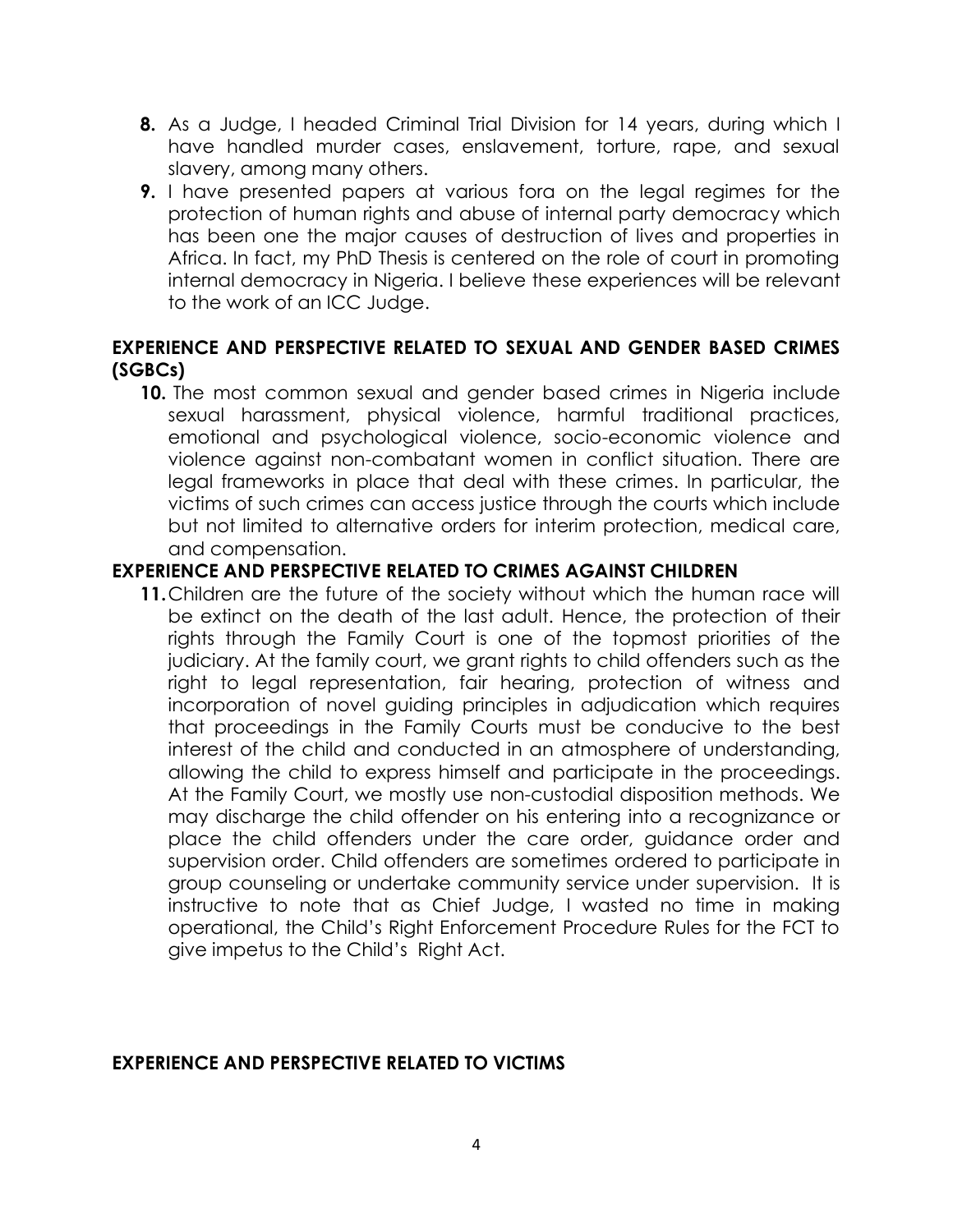- **12.** As a Judge, I have implemented on numerous occasions, legal provisions related to right of victims of crimes by affording them the opportunity to be heard, and balancing the rights of an accused person side by side those of the victims of the crime. A Judge is also expected to be patient and courteous to accused persons, victims, litigants, as well as the witnesses. He must also resist the temptation to decend into the arena by initiating any communication that is favourable to one side or less than all the parties who have a legal interest in the case before him. My experience as shared here will be relevant to rights of victims participating before the ICC as it is in *pari materia*, with Article 8 Code of Judicial Ethics of the ICC.
- **13.** Yes, I have specialized training and experience in providing protection and support to victims and witnesses participating in a case. During my tenure as Chief Judge, I set up a Witness Support Unit for the court.

### **EXPERIENCE RELATED TO FAIR TRIAL CONSIDERATION AND THE RIGHT OF THE ACCUSED**

**14.** In my 14 years as the head of Criminal Trial Division, I have in all criminal cases before me, implemented the right of accused with attention to fair trial. I have also advocated for fair trial consideration in criminal cases in the numerous workshops and conference papers I have presented over the years. Some of these papers include: Comparative Analysis of the Penal Code, the Criminal Code, The Criminal Procedure Act of Northern and Southern States, Presented at the Nigerian Law School; and Judge and Prosecutor Co-Operation in Criminal Trials, presented at the Institute Of Advanced Legal Studies, Lagos, among Others.

#### **HUMAN RIGHTS AND HUMANITARIAN LAW EXPERIENCE**

- **15.** No, I have never worked within any international human rights bodies or courts.
- **16.** Nigeria is signatory to a number of international human rights treaties, which have become binding laws in the country by virtue of their domestication. One of these is the African Charter on Human and Peoples' Rights. As a Judge and advocate of fair trial, I applied these treaties, or make reference to them in my presentation whenever the need arises. I have also on numerous occasions entertained cases pertaining the enforcement of the fundamental rights of citizens.

### **IMPLEMENTATION OF THE ROME STATUTE AND INTERNATIONAL CRIMINAL LAW**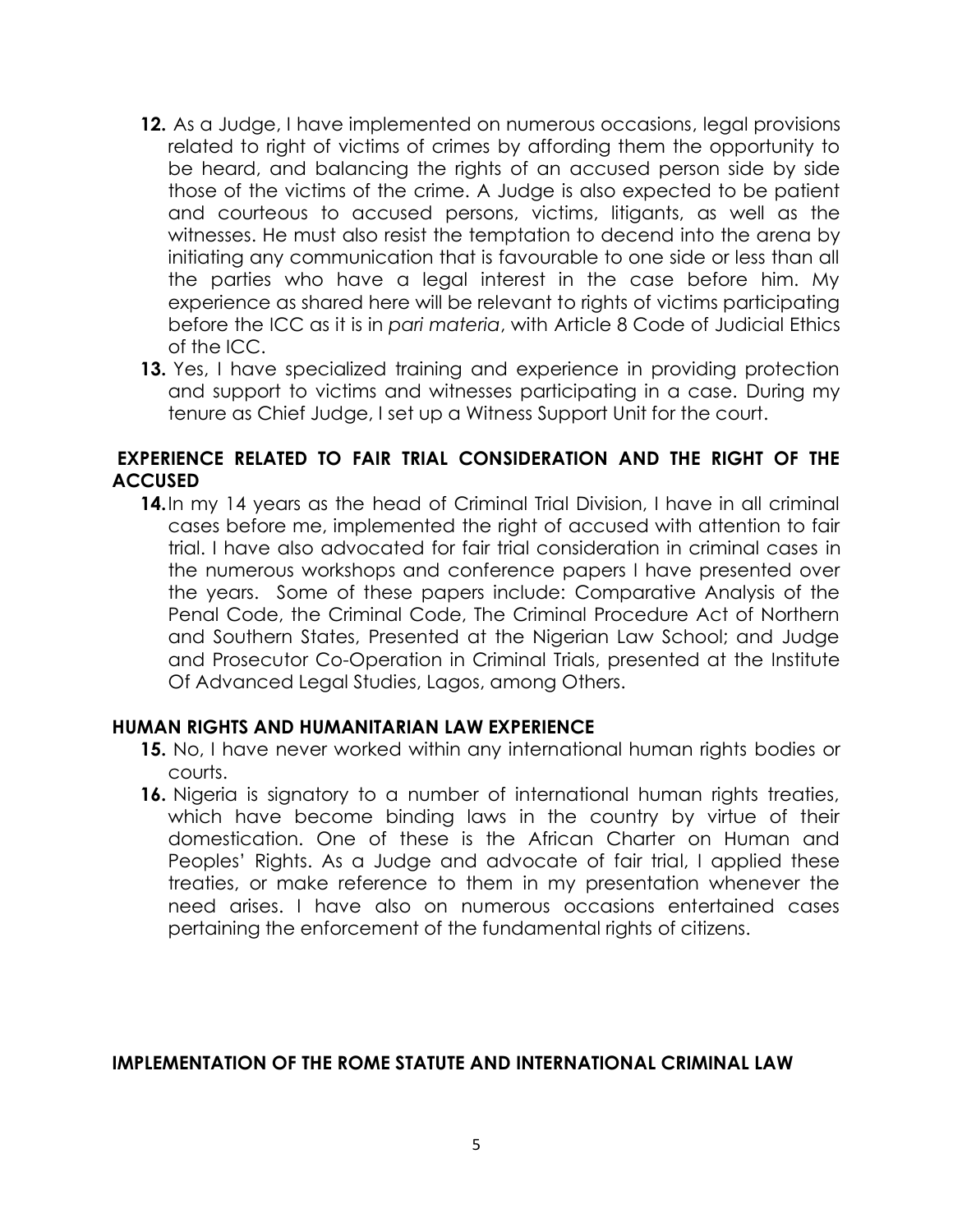- **17.**Yes, in convicting and sentencing some police officers on murder trial, I alluded to the need to curb impunity which is central to the mandate of the ICC.
- **18.**In Nigeria, the jurisdiction of the High Court is quite unlimited. It includes but not limited to gender based violence. As a Judge of the High Court who headed Criminal Trial Division for 14 years, I have lost count of the number of times I presided over such issues.
- **19.** High moral character in the context of the Rome Statute means to be upright and thoroughly decent in the discharge of judicial duties. Any action or omission not in consonance with judicial ethics both in my official capacity or personal life will amount to breach of moral character.
- **20.** I have never resigned as a member of the Bar of any country or disciplined by the bar association of which I'm a member of.
- **21. (a)** I completely support this expectation. It is contrary to the judicial ethics both at the domestic and international scene for a Judge to exhibit or condone biases based on race, colour, gender, religion, ethnicity, or other irrelevant cause contrary to fundamental human rights.

**(b)** I have never been found by a governmental, legal or professional body to have discriminated against or harassed an individual on any ground contrary to fundamental human rights.

- **22.** No, I'm not aware of any formal allegations made about me related to professional misconduct, including allegations of sexual harassment, discrimination, or bullying, or any investigation regarding my alleged professional misconduct related to same.
- **23.**No, I don't have any reason to believe that any current or former colleagues or professional contacts, if asked, would share concerns regarding my professional conduct.
- **24.(a)** I will not have any difficulties taking a position contrary to the position of the government of my country because as an independent Judge, my duty is to exercise jurisdiction over issues of a judicial nature without any internal or external interference with the process. Besides, as a Judge of domestic court, I convicted top government officials irrespective of any emotional, psychological or political pressure. It will therefore not make any difference if it happens at the ICC.

**(**b**)**As a Judge, I will ignore any political pressure as I have always done. My major pre-occupation will always be to analytically interpret the law and facts, and arrive at a balanced an impartial decision. I may however, rescue myself from a case if my impartiality may genuinely and reasonably be questioned.

**25.** I have handled fundamental human right cases. And most importantly, I have provided rules and practice direction to facilitate fundamental human rights enforcements.

# **OTHER MATTERS**